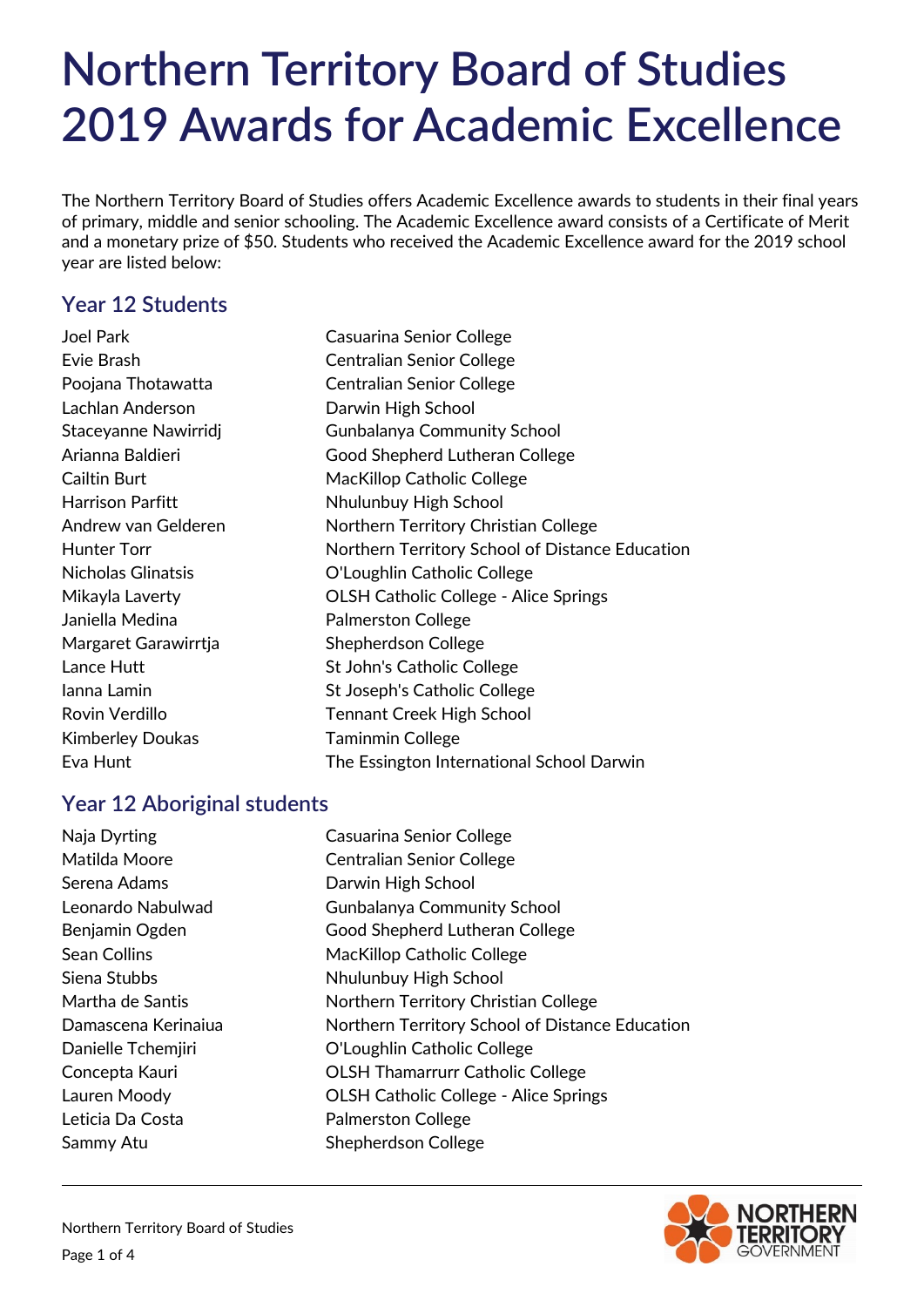Emily Post St John's Catholic College Katie Lander **St Joseph's Catholic College** Alana Foster Tennant Creek High School Leticia Lloyd Taminmin College William Robbins The Essington International School Darwin

## **Year 12 Personal Learning Achiever**

Traviston Rami Taminmin College

### **Year 9 Students**

Katherine Lockhart Casuarina Senior College Shane Healy Centralian Senior College Emily Hopkins Centralian Senior College Ashley Pike **Darwin High School** Richard Namundja Gunbalanya Community School Quinn Lengyel Good Shepherd Lutheran College Michael Miller **Kintore Street School** Zahli Gibsone MacKillop Catholic College Ben Adams Nhulunbuy High School Ioannis Kazouris O'Loughlin Catholic College Lara Strachan OLSH Catholic College - Alice Springs Moutie Melville **National Moutie** Melville Katie Lander **St Joseph's Catholic College** Mark Zeroni The Essington International School Darwin

Aarya Pratap KC Alice Springs School of the Air Esther Cheetham **Araluen Christian College** Emily Dwyer Batchelor Area School Rajnandini Bohra Centralian Middle School Alishba Saeed Darwin Middle School Trudy Francis Dripstone Middle School Felicity Chapman **Dripstone Middle School** Jocelyn Mayger Good Shepherd Lutheran College Rosita Badari Gunbalanya Community School Angel Rockey Marrara Christian College Kye Johnston MacKillop Catholic College Taylah Searle **Nights** Nhulunbuy High School Claudia Narndu OLSH Thamarrurr Catholic College Marie Manby OLSH Thamarrurr Catholic College Isaiah Narndu OLSH Thamarrurr Catholic College Varsha Mathew OLSH Catholic College Alice Springs Ryan Lee **O'Loughlin Catholic College** Jessica Munn **Palmerston College** Anna Kim Palmerston Christian School

Northern Territory Board of Studies Page 2 of 4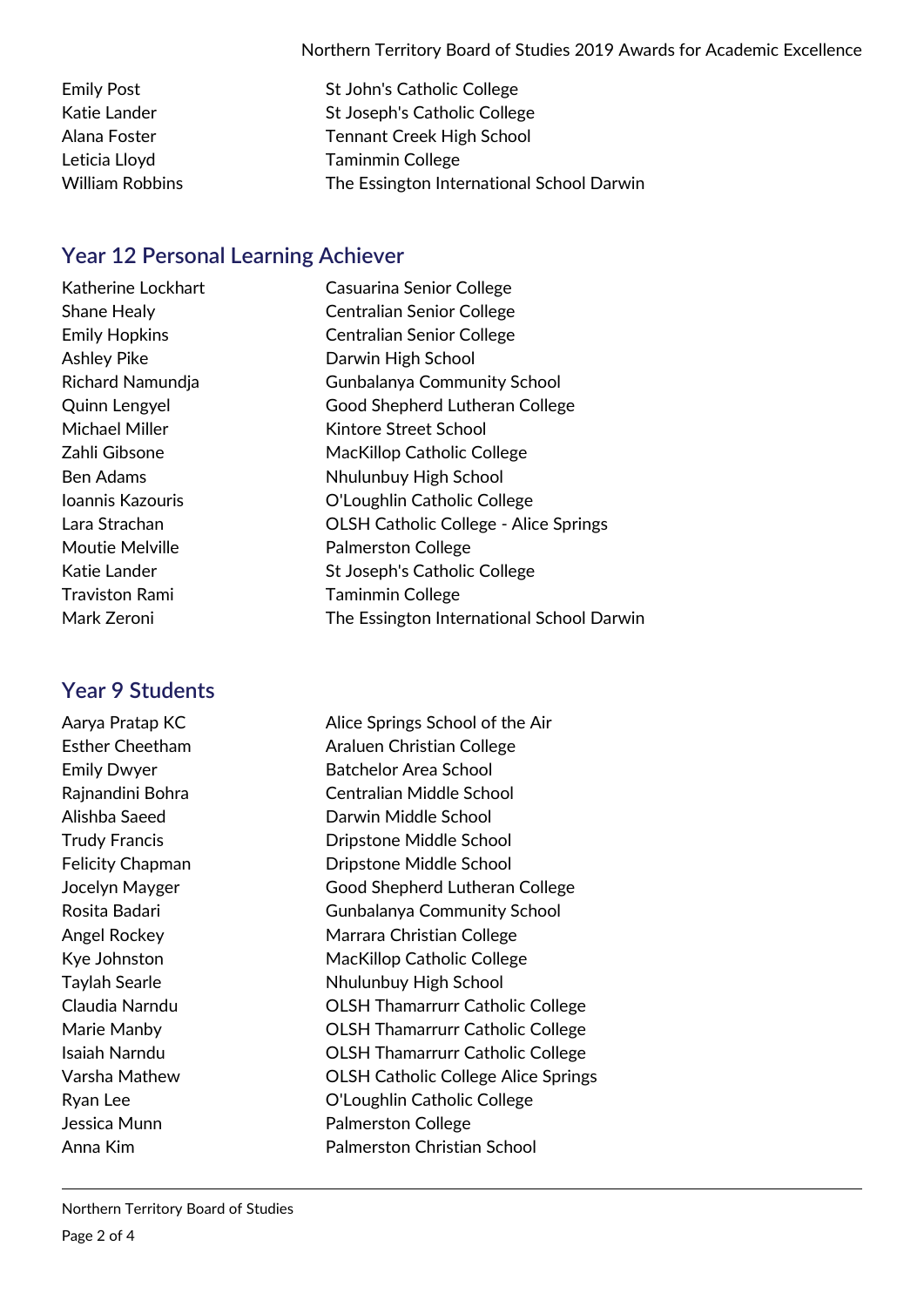Sean Sinclair **Taminmin College** 

### **Year 6 Students**

Oscar van Voskuilen Anula Primary School Jemma Farrell Douglas Daly School Lucas Timms **Durack School** Kyran Cole-Manolis Gillen Primary School Destiny Tarau Gray Primary School Violet Cholakos Jingili Primary School Keane Kunoth Mbunghara School Brendan Saynor Moil Primary School

Veronica McRostie Sanderson Middle School Kaiarose Tisbe St Joseph's Catholic College Katherine Veronica Thomas St John's Catholic College Piper Mules The Essington International School Darwin Sophie Hawke Tennant Creek High School

William Clayton-Ingles **Adelaide River Primary School** Elijah Lane **Alawa Primary School** Chloe Warby Alice Springs School of the Air Skylah Henwood **Araluen Christian College** Isla Martin **Bakewell Primary School** Mikaylah Brain Batchelor Area School Tenzin Finch Bees Creek Primary School Ava Powell **Audition** Braitling Primary School Ryker Bitz Casuarina Street Primary School Mawgan Keats Driver Primary School Leonardo Hanson Girraween Primary School Mia Underhill Good Shepherd Lutheran College Chelsea Matasia Gunbalanya Community School Scarlette Olsen Holy Family Catholic Primary School Tasha Ullas **Holy Spirit Catholic Primary School** Seth Wilson **Howard Springs Primary School** Robert Pilkie **Humpty Doo Primary School** Alfred Wallace **Katherine South Primary School** Thomas Leslie Katherine School of the Air Asher Lennie Larapinta Primary School Alice Zhao Larrakeyah Primary School Stevie Geier **Manunda Terrace Primary School** Lydie Harper **Marrara Christian College** Simon Lambourne Moulden Primary School Ava Neve Nakara Primary School Jasmine Wingrove Nhulunbuy Primary School Abigail Baldwin Nhulunbuy Christian College Maya Niscioli Nightcliff Primary School